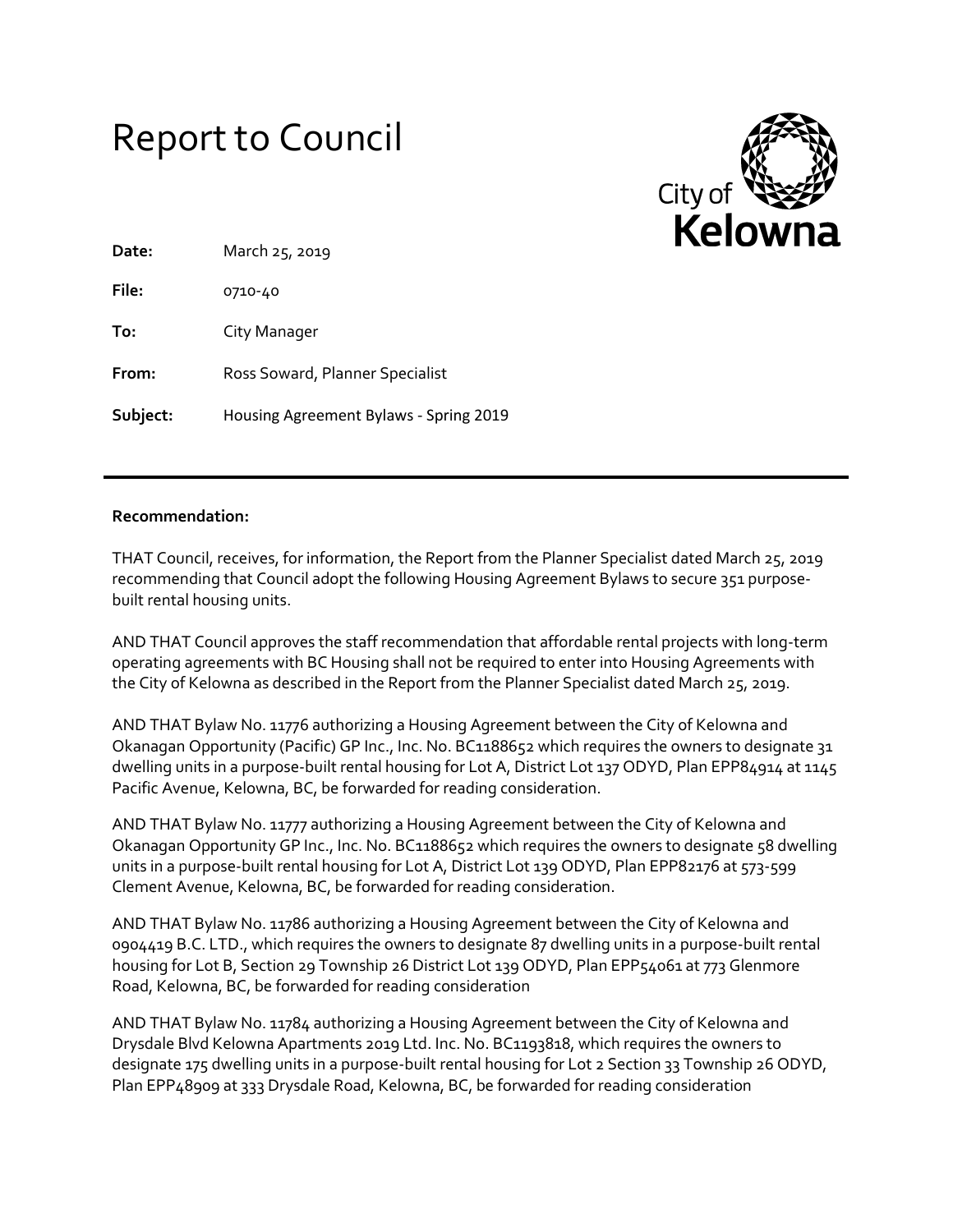AND FURTHER THAT Bylaws Nos. 11776, 11777, 11786 and 11784 be forwarded for final reading consideration.

## **Purpose:**

To consider four Housing Agreements for purpose-built rental housing projects that are pursuing rental housing incentives, in accordance with the Rental Housing Grants program and Bylaw No. 9561.

## **Background:**

 $\overline{a}$ 

In order to be eligible to receive a rental housing grant or rental housing revitalization tax exemption, a proponent must secure a housing agreement with the City of Kelowna for purpose-built rental housing units for a minimum of ten years. The housing agreement becomes a bylaw and is put on title to ensure all projects that receive the City's financial incentives are required to deliver purpose-built rental housing. Accordingly, the proposed four rental housing agreements within this report are required for authorization to ensure the 351 purpose-built rental units are secured in order for them to be eligible for the City's two rental housing incentive programs. The four purpose-built rental housing projects and their respective locations are identified in the table below:

| Project             | Number of<br><b>Rental Units</b> | <b>Rental Housing</b><br><b>Grant Status</b> | <b>Rental Housing Tax</b><br><b>Exemption Status</b> |
|---------------------|----------------------------------|----------------------------------------------|------------------------------------------------------|
| 1145 Pacific Ave    | 31                               | Approved in 2019                             | <b>RTE Application Anticipated</b>                   |
| 573-599 Clement Ave | 58                               | Approved in 2018                             | <b>RTE Application Anticipated</b>                   |
| 773 Glenmore Rd     | 87                               | N/A                                          | <b>RTE Application Forthcoming</b>                   |
| 333 Drysdale Blvd   | 175                              | Approved in 2019                             | <b>RTE Application Anticipated</b>                   |
| Total               | 351                              |                                              |                                                      |

The four housing agreements (see Figure 1 key map) for council consideration would become bylaw upon approval from Council, ensuring that each development will operate purpose-built rental housing for a minimum of ten years. After ten years, if a landowner intends to lift an agreement, Council approval is required and any rental housing grant would need to repaid to the City.

A number of the other projects that were approved for rental housing grants through the 2018 and 2019 funding call were affordable rental (non-market) housing projects. Based on staff's recent discussions with the applicants, four projects were identified as affordable rental projects.<sup>1</sup> These projects are all likely to enter into long-term (60 years) operating agreements with BC Housing that would also be registered on title. For this reason, staff is recommending that projects with long-term operating agreements with BC Housing should not be required to enter into an additional housing agreement with the City of Kelowna.

<sup>&</sup>lt;sup>1</sup> Projects identified as affordable rental BC Housing partnerships include: Ki-Low-Na Friendship project at Highway 33 East, Now Canada project at 1044-74 Cawston Ave, Knights of Columbus project at 1149-1187 Sutherland Ave and Pathways project at 555 Fuller Ave.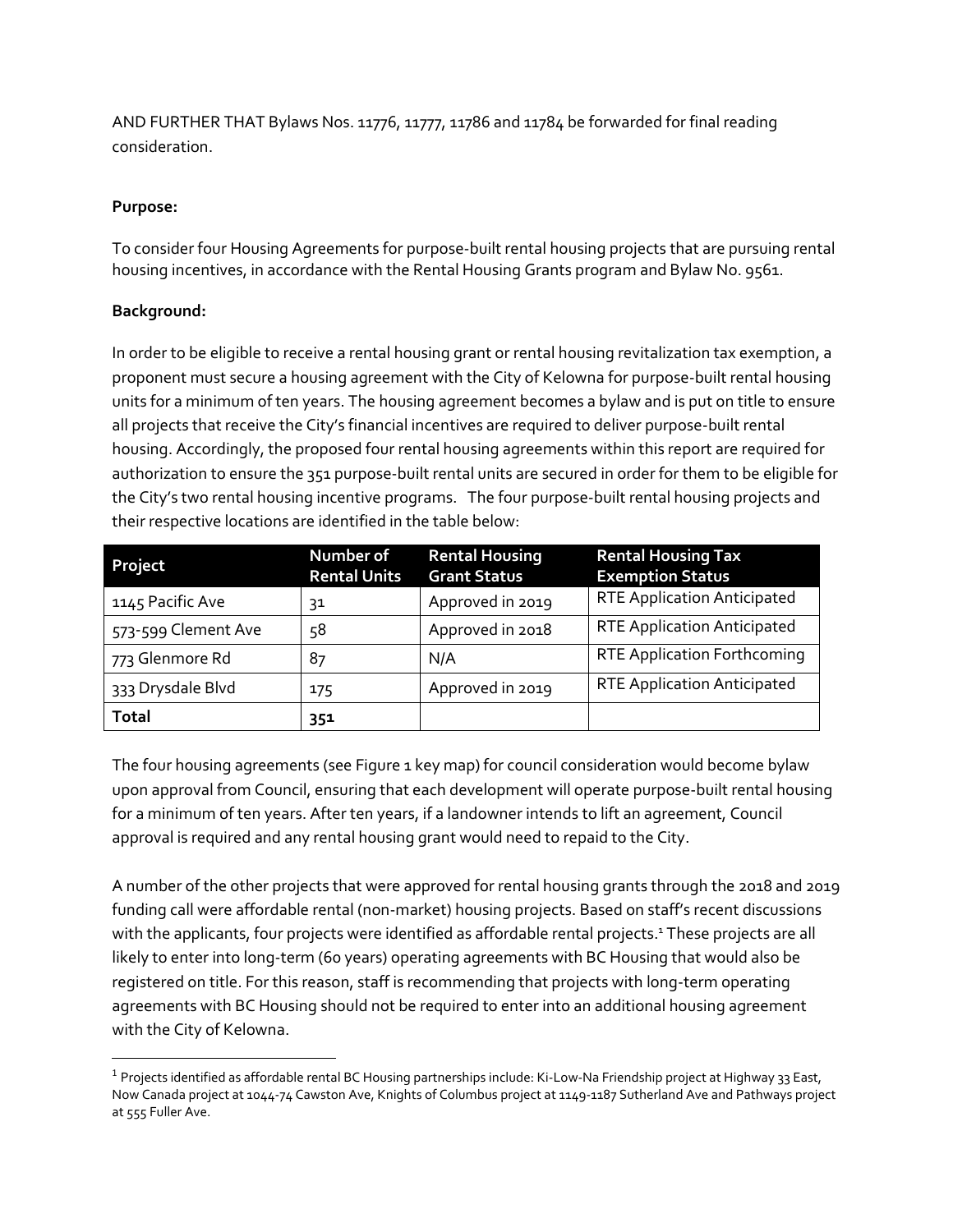## *Figure 1: Housing Agreement Properties*